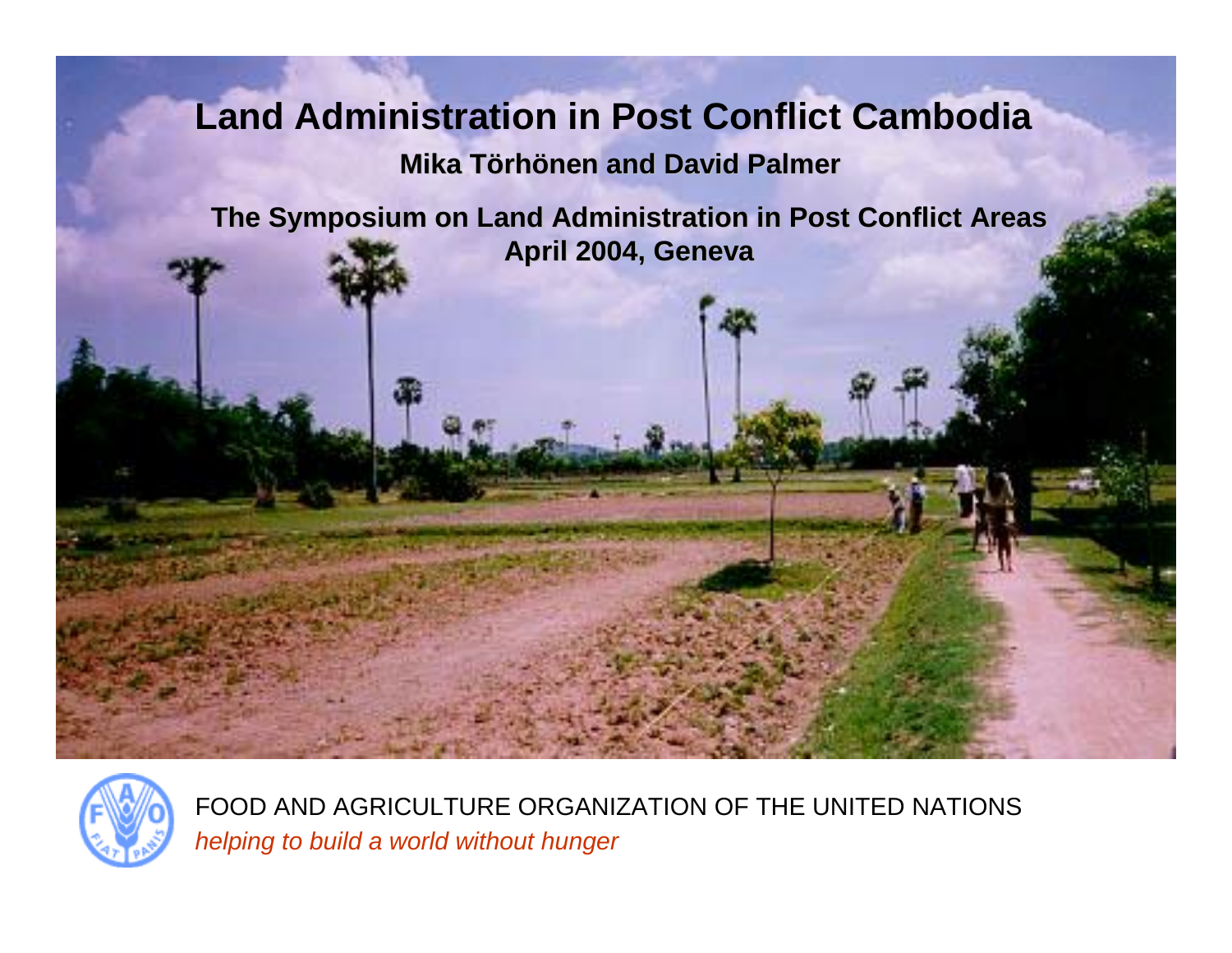# Introduction

*Secure Access to Land is a Crucial Factor in the Eradication of Food Insecurity and Poverty*

- Post Conflict Challenges
- Rural Areas Vulnerable
- FAO Land Tenure **Service**
- Practical Guidelines



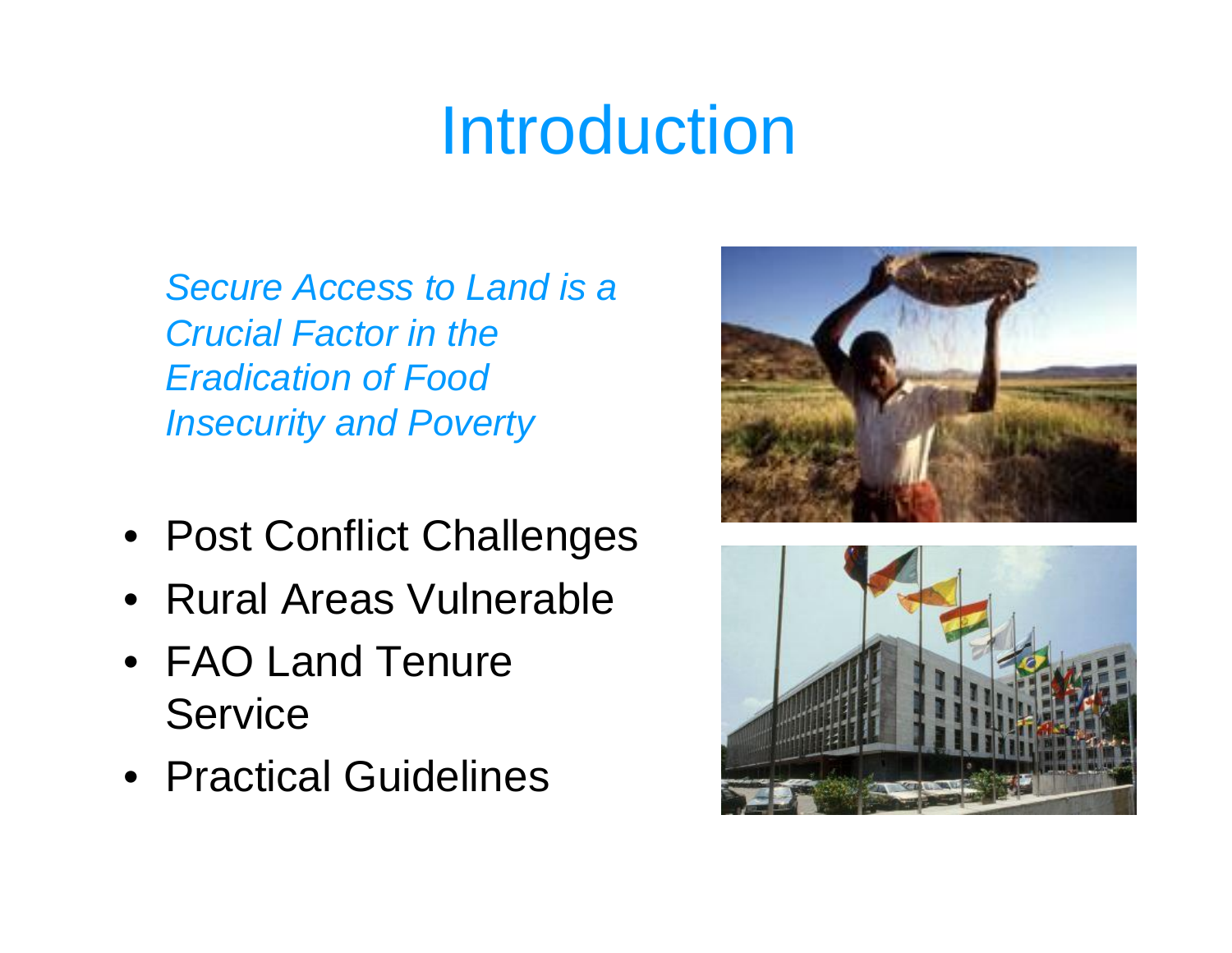# **CAMBODIA**

- Khmer Kingdom
- GDP 268 USD, poverty rates 40%/11%
- Khmer Rouge
- Slow, Steady, Recovery
- Lack of Everything
- Coalition, ASEAN, WTO
- Land Agriculture **Instability**



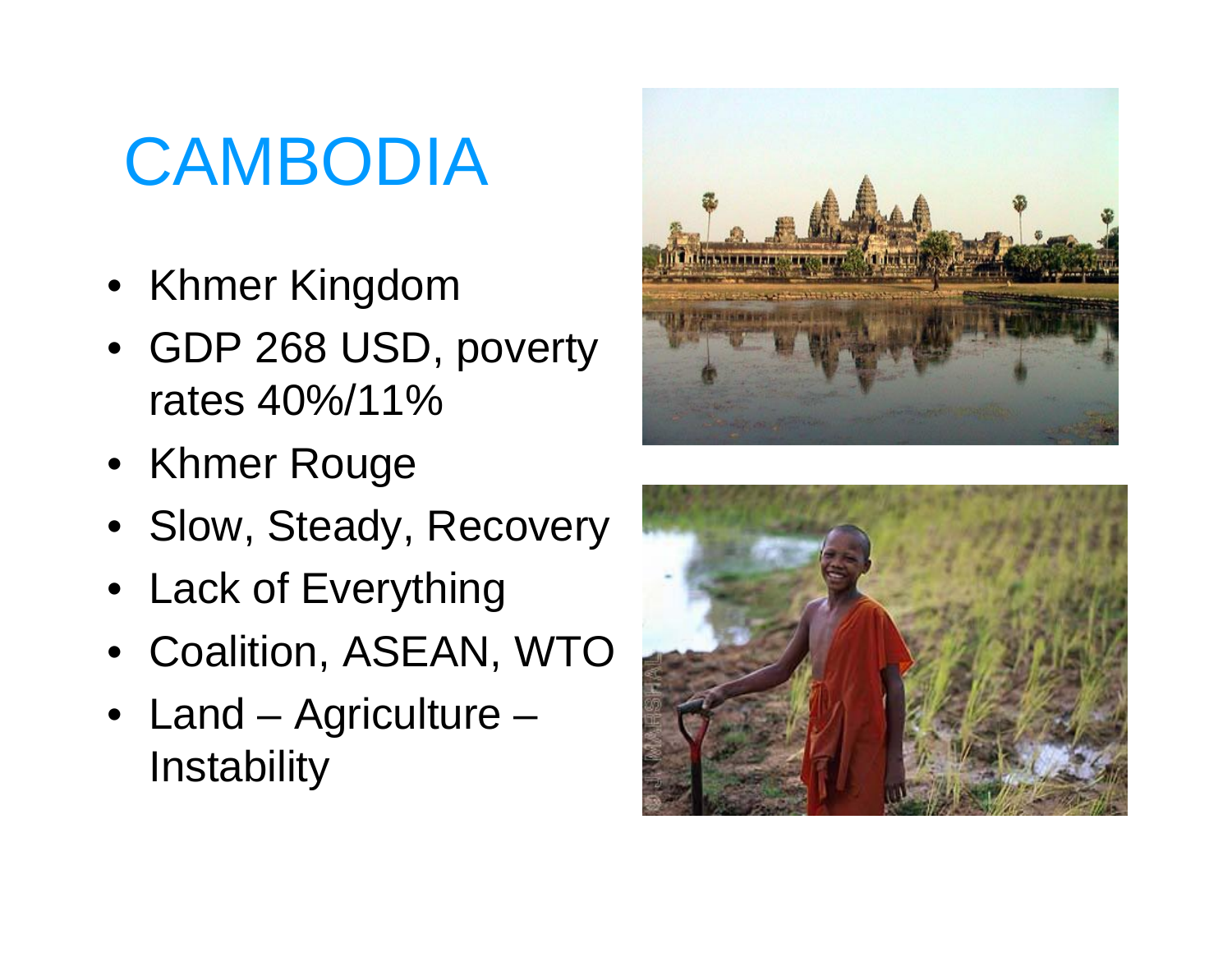### Land Issues

- Administration **Destroyed**
- New Institutions
- Privatization
- Registration Fails
- Unclear/Insecure **Tenure**
- Disputes
- Land Issue Grows



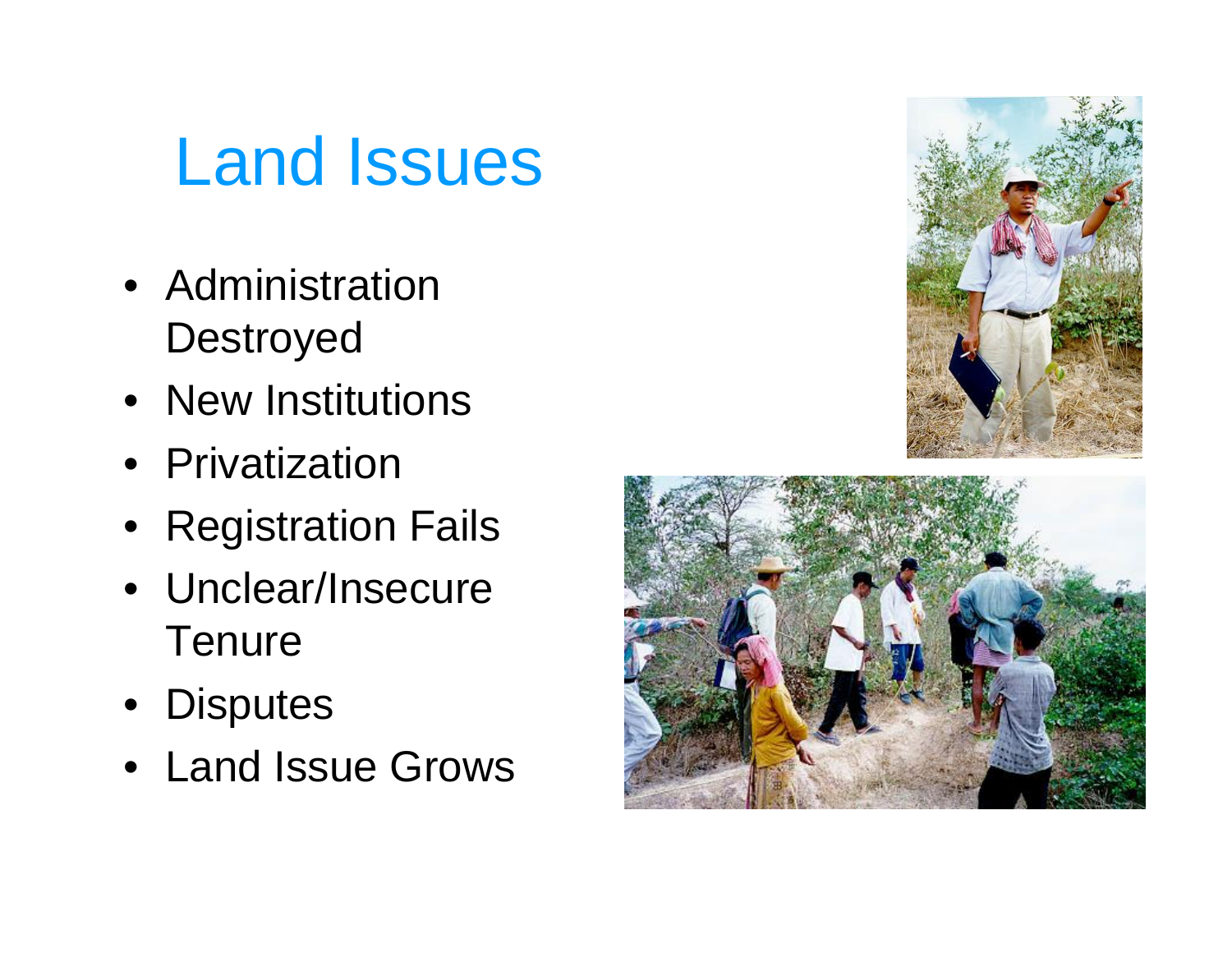# Addressing

- International Partners
- Lack of Presence in the Government
- Policy Unattainable
- Technical and Legal Fronts
	- Land Law Reform
	- Systematic Registration Piloting

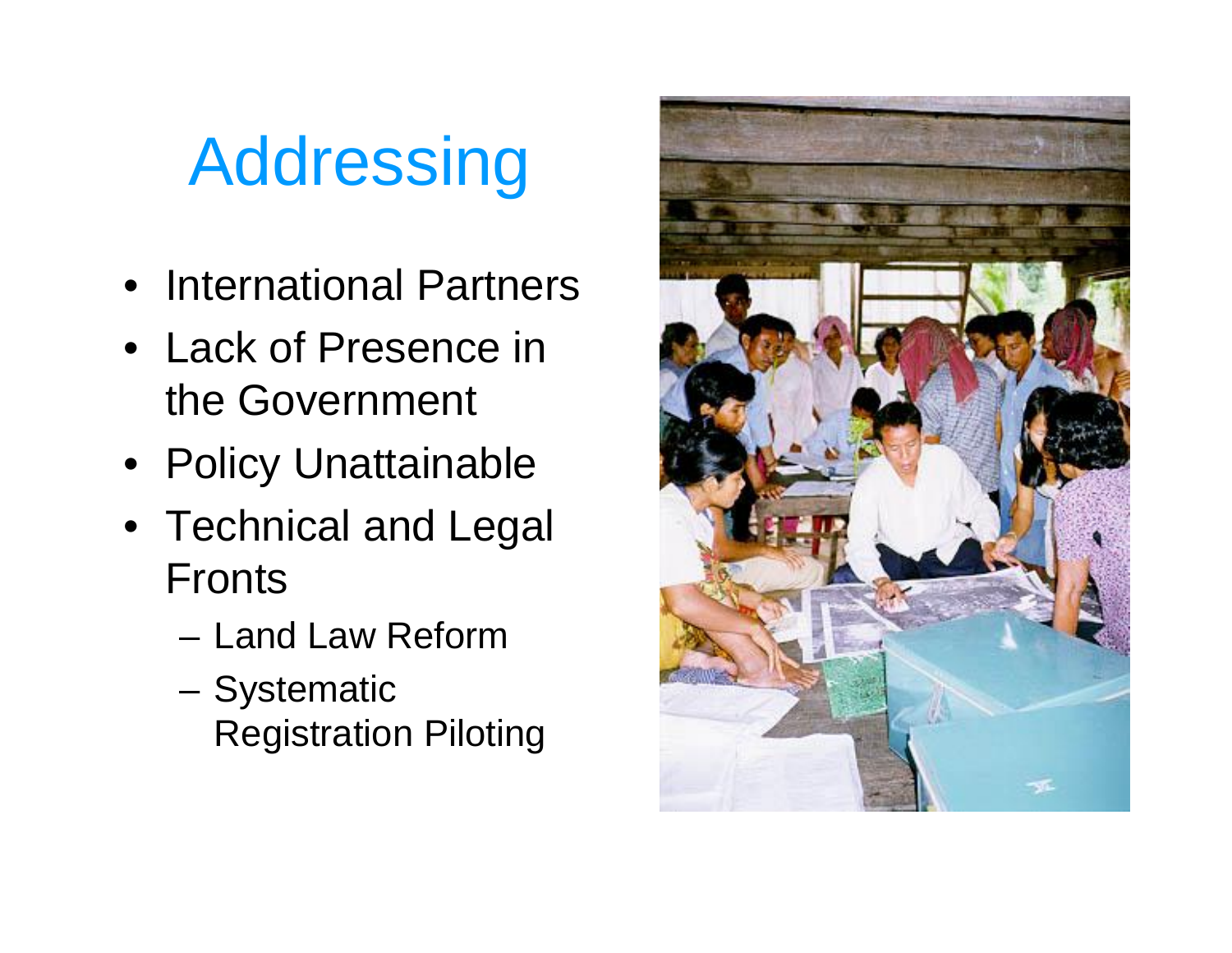**Systematic** Approach

- Lack of Resources
- Lack of Documents
- High Desire
- Method: Simple, Cheap, Modern
- Mass Application
- Participation
- Appeal



| <b><i><u><i><u><b>Determinations</b></u></i></u></i></b><br><b>MALOFAMISTERS</b><br><b>Surfanjan</b><br>Ginald Danketweek<br><b>CONTRACTORS INTERNATIONAL</b><br><b>Andrew Corporation</b> | dróiarsalana pisségéssemé.<br>LANGUATILOGICALISTICS.COMPA<br>95.<br>$V_1 + 1016$ 014 $V_2 + 101$<br>$1.2 - 4$ | <b>ALLIAN MILLION COLL</b><br><b>EXECUTAR OF CAUDITIES</b><br>rulanamisinyeistriö<br>acide Student year. | a revolutional control<br>occurs most base of 1-8 CANUS<br>valuable goods percent<br>4 month and starting law mones at them. | Artistinational Control<br>poli due<br>102352 WW              | <b>Lacred</b><br>abi dunan<br>194733 11                         |
|--------------------------------------------------------------------------------------------------------------------------------------------------------------------------------------------|---------------------------------------------------------------------------------------------------------------|----------------------------------------------------------------------------------------------------------|------------------------------------------------------------------------------------------------------------------------------|---------------------------------------------------------------|-----------------------------------------------------------------|
| the panel interests commit in PPER L.                                                                                                                                                      |                                                                                                               | di Garcegon,  Senta                                                                                      | representative facts                                                                                                         | Kell, Wa                                                      | <b>CONTRACTOR</b>                                               |
| c databate at the about the problem, which                                                                                                                                                 | met Gears  Grove<br>allabel required                                                                          | seed manager.                                                                                            | age: note<br>is to strike its counter.                                                                                       | ATA K                                                         | 425.2                                                           |
| <b>Families</b><br>pinke.                                                                                                                                                                  |                                                                                                               |                                                                                                          | preventionable (Owner 1991)                                                                                                  |                                                               | STRAKERS AT THE                                                 |
| attrafficingal manner, 11 pilots                                                                                                                                                           |                                                                                                               |                                                                                                          | Adulate rosamo                                                                                                               | britant unanimi                                               | the Rockwall well -                                             |
| represional casual, mega basear. Carpens naves   Delegazione                                                                                                                               |                                                                                                               |                                                                                                          | and more.                                                                                                                    | 20                                                            | w                                                               |
|                                                                                                                                                                                            | . and Valent U<br>subjections (C)                                                                             | plates videos)                                                                                           | <b>SUZEN LEWANGARE</b>                                                                                                       | <b>Bank College</b>                                           | 5.31                                                            |
| <b>MAN PRIME</b>                                                                                                                                                                           |                                                                                                               | п                                                                                                        | GOVERNMENT PARK                                                                                                              | And St. Ingh<br><b>WESTERN</b><br><b>PERMIT AVENUE</b>        | and the control of the commer                                   |
| Legendersheet                                                                                                                                                                              |                                                                                                               |                                                                                                          | relogicazione il abentto di estima-                                                                                          | <b>Scholarshare</b> way fast                                  | <b>Districts &amp; County Atlantic</b>                          |
| ETWORMANAHOTIET CHANNEL CONTINUES AND                                                                                                                                                      |                                                                                                               |                                                                                                          | as finds furnity.<br>1 DOSE PAZZRA                                                                                           |                                                               |                                                                 |
| <b>General Mills of Lincolny - Concernment automaker</b><br>please to making set.                                                                                                          | 44.9pp   Red                                                                                                  | <b>43-680, Ministr</b>                                                                                   |                                                                                                                              |                                                               | а садифициальное не C поможно смислик м Changelpro-кашинские Of |
| $\frac{1}{2}$                                                                                                                                                                              | o<br><b>FOLD FOR</b>                                                                                          | α<br>off, Want                                                                                           | LA CASA E MARTINHO                                                                                                           | T massed convert:                                             | [] is popular countries<br>- 11                                 |
| plate times                                                                                                                                                                                | o<br>affici tra                                                                                               | allage case assets sol.                                                                                  |                                                                                                                              |                                                               | П заружения населен. Сперентильно изменен О                     |
| perspective connect                                                                                                                                                                        |                                                                                                               |                                                                                                          | interpreneticial Valviolate                                                                                                  |                                                               |                                                                 |
| prints (that                                                                                                                                                                               | E<br>(03) 14644                                                                                               | D<br>All clouds                                                                                          | 210 ESDOR HOWAITMEN                                                                                                          | CL in several most more. If similarities                      |                                                                 |
| principles down in the                                                                                                                                                                     | Ð<br><b>Jolly Notipide Ide</b>                                                                                | ū<br>$\Box$<br><b>Index Avenue</b>                                                                       | retating to some. Interprete Cl. Sockerman property of Climbal and present                                                   |                                                               | $\Box$                                                          |
| Who want teaching                                                                                                                                                                          | o<br><b><i>ESTACLE</i></b>                                                                                    | α<br><b>CONTRACT</b>                                                                                     |                                                                                                                              | looker w.m. In Deputy of Commerce  (2)  Show many             | o                                                               |
| <b><i>ISSN TRWT</i></b>                                                                                                                                                                    |                                                                                                               |                                                                                                          | selvas nigueigo                                                                                                              |                                                               |                                                                 |
| ally por  L.R. entered concent. L.T. Agriculture<br>personal control firms G<br>$-14$                                                                                                      |                                                                                                               |                                                                                                          | s padsepoint@ Seeculations                                                                                                   | is all refers developed                                       | stadium Kost, 272 E.                                            |
| a in regularizza all'Antonio i tuolo e instanziato.<br><b>Comp counter of member 27</b><br>5.51                                                                                            |                                                                                                               |                                                                                                          | 1 ISLZE-JAD BASK JANIFICARE                                                                                                  |                                                               |                                                                 |
| <b><i>FIRME ENTITY</i></b>                                                                                                                                                                 |                                                                                                               |                                                                                                          | Lapscraft@ask.capbbook.it.tv somme                                                                                           |                                                               |                                                                 |
| a sale information appeals to provide the secondary contents of the content<br>The announcement of the party of the American State of the American State of the American                   | according a Sat complex, and it wouldn't a contrast of the second of                                          |                                                                                                          | ofainag. O<br>melodistrated requests one<br><b>HATCHER WAS CITATIONS</b><br>asthed on Thursday at Federal Association of     | <b>SIDE SAVA</b><br>apoial topogramme.                        |                                                                 |
| REL. 2 LOVETS, MN. 45701, CALL MA. 6                                                                                                                                                       |                                                                                                               | LEE or Well-Lincoln March Autor                                                                          | ADDRESS OF THE REPORTER LANSING IS SERVED FOR<br>are see<br>100 Pondal -                                                     | macravights i DOrt notre.                                     | $-25$                                                           |
| <b>Household</b><br>namato'.<br>$-149$                                                                                                                                                     | <b>PRESIDENT</b><br>ADDING !                                                                                  | associate.<br>message.<br><b>Jumps</b>                                                                   | Lexibal Visit Bank Charles 1<br>4.040 per control Chas Arter Miles                                                           | Mr. 2007 214, MR. 201-23-20 Mr. El a guilt Apr.<br>April 2004 | markets based a clock and                                       |
| 1. Grand Fire Entry House, COA GRAIN, Chrysler For Handlinks                                                                                                                               |                                                                                                               | panels Florida area                                                                                      |                                                                                                                              |                                                               | $-26.5$<br><b>SENIORISTIC</b>                                   |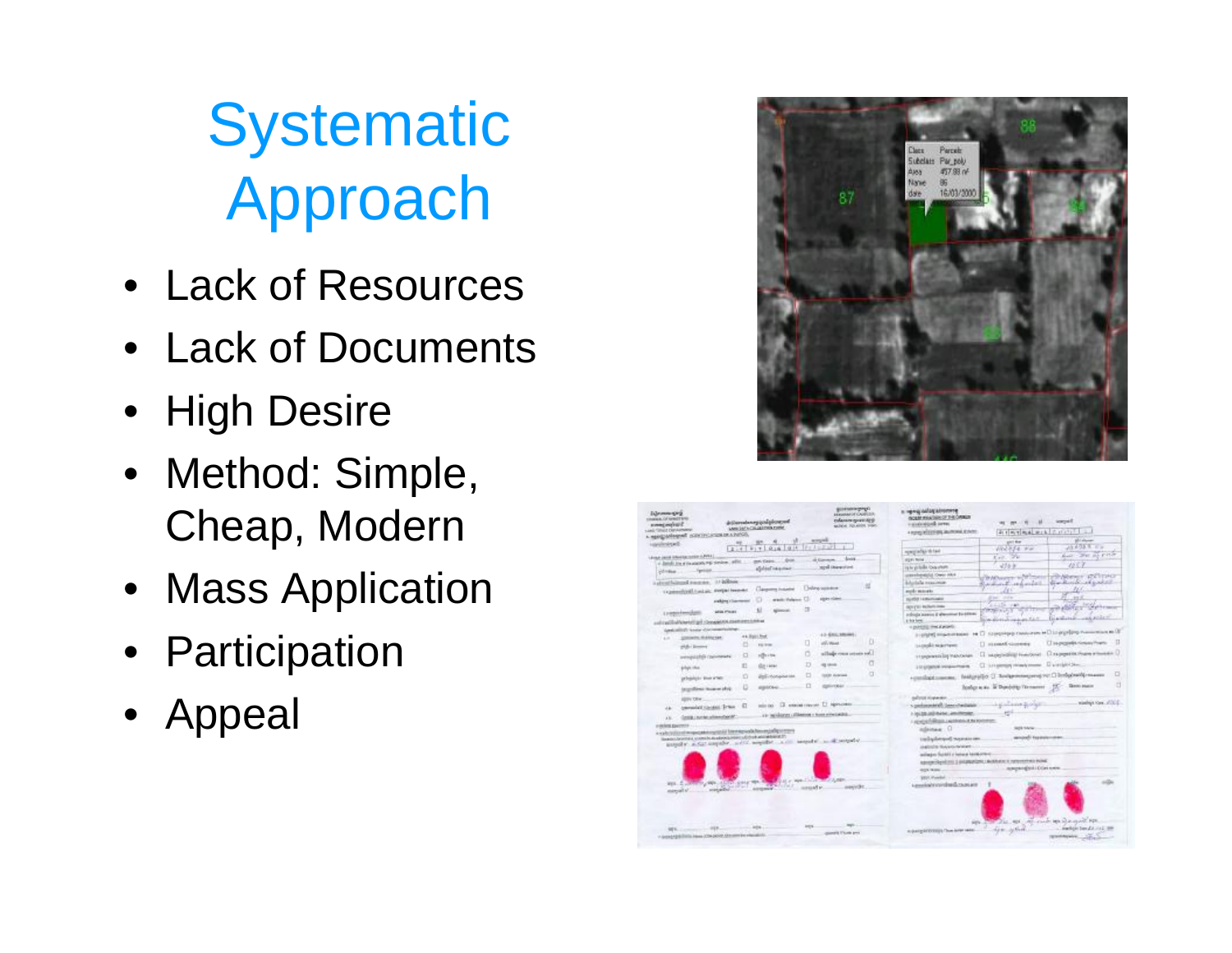## **Outcome**

- First Registration **Success**
- Law Law Land Policy
- Backlog in Registration
- Donors Join, Interest **High**
- Large Comprehensive Land Program Starts
- Progress Steady



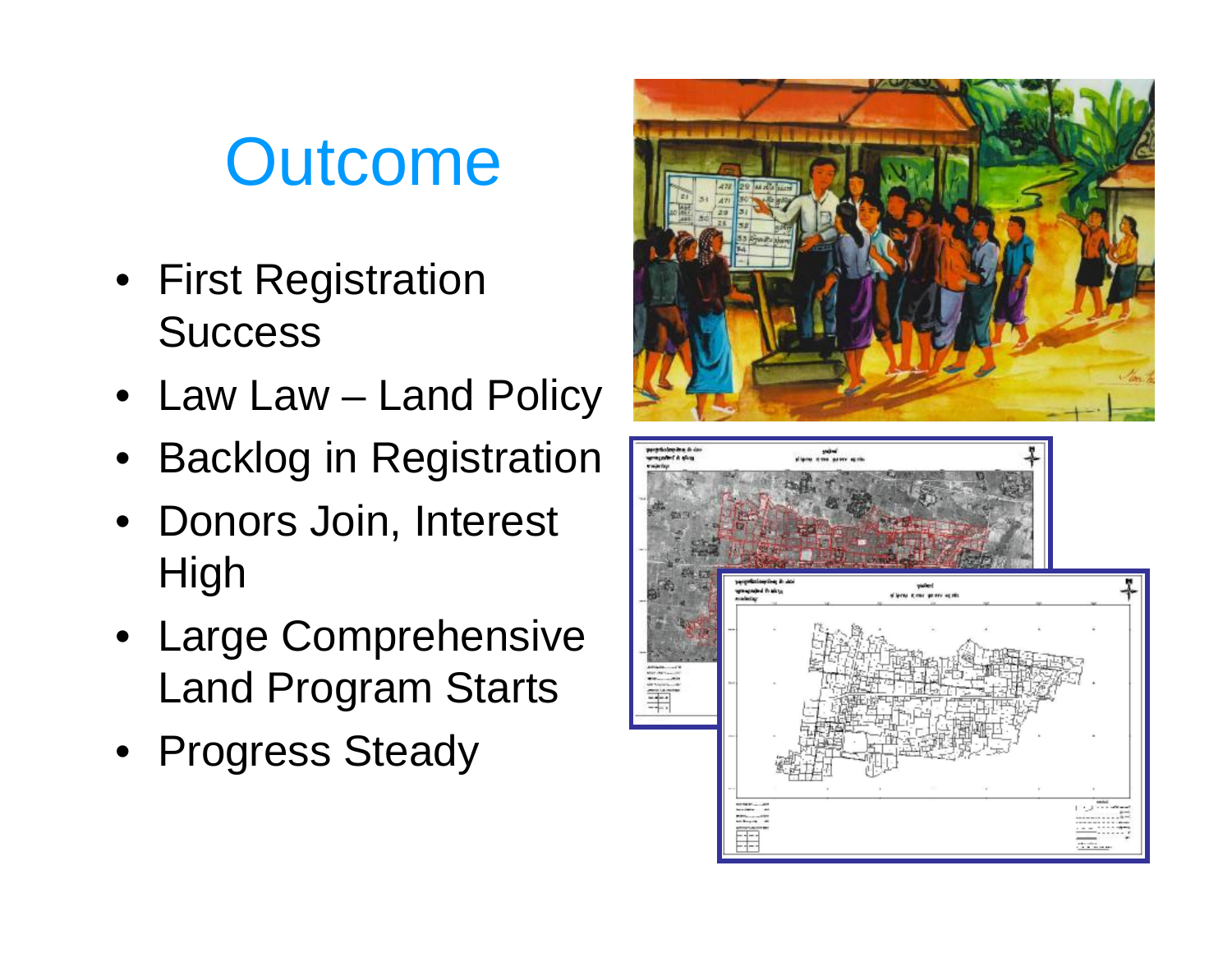#### Lessons Learned

- Systematic registration can be made feasibly
- A post-conflict situation boosts the community participation and the donor interests
- A unified donor community can be an important catalyst for policy promotion
- The process is slow and sustainable results can only be gained over a long term.